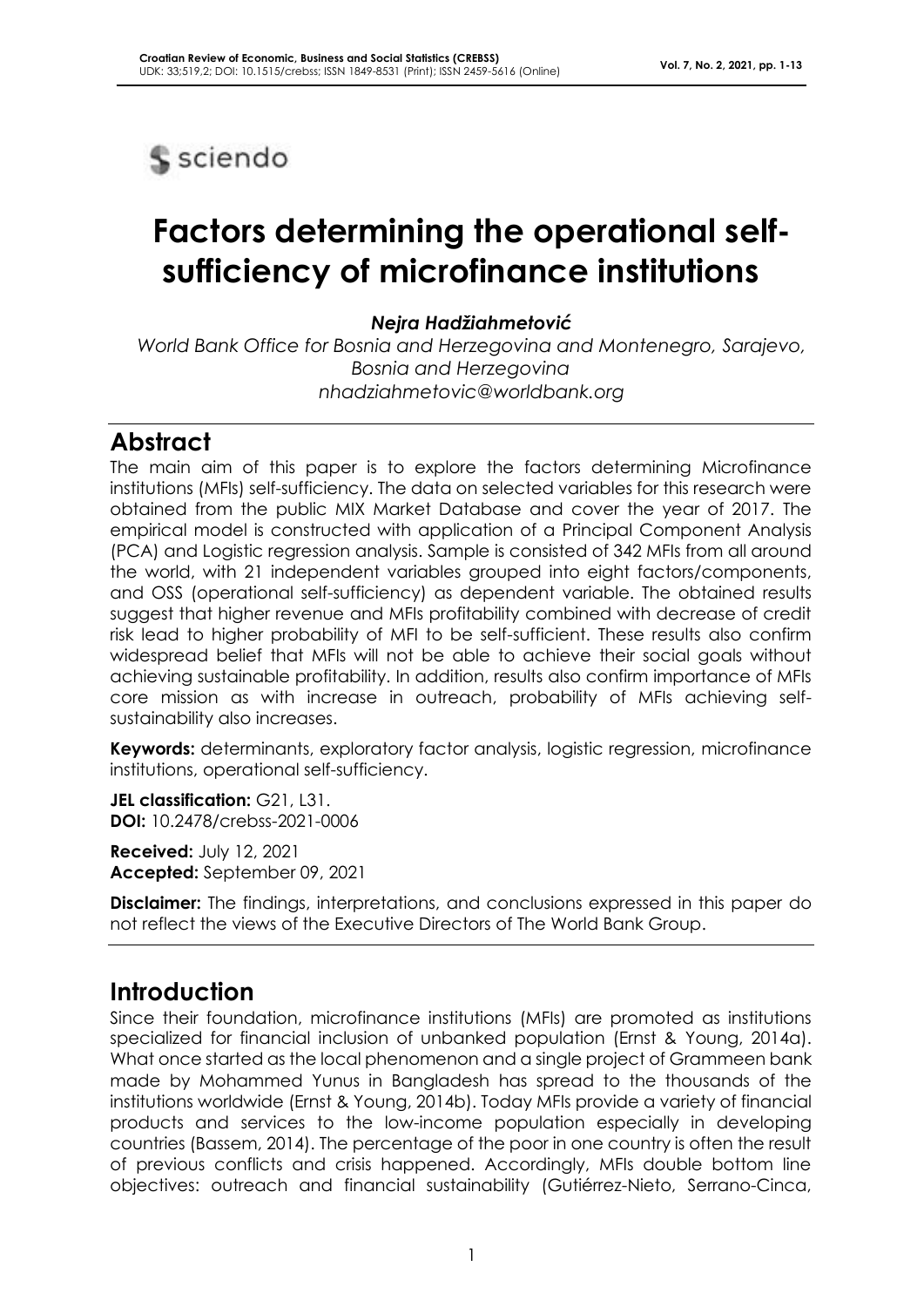Molinero, 2007), makes them different from other financial institutions. Therefore, the social role of MFIs measured in their client's outreach is equally important as their financial performance (Efendic, Hadziahmetovic, 2019).

However, there is a widespread belief that MFIs will not be able to achieve their social goals without achieving sustainable profitability (Efendic, Hadziahmetovic, 2017). MFIs need to strike a proper balance between social performance on one side and financial performance on the other side (Diéguez, Blanco-Olivera, Oliver-Alfonso, 2016). To be self-sustainable, MFIs need to make radical changes and to break their dependence on financial subsidies or private and public donations which are becoming smaller and smaller and even disappearing in some areas (Ayayi, Sene, 2010). According to Tehulu (2013) it is better not to have MFIs at all than having unsustainable ones. Taking all the above mentioned into account, important question arises, when MFIs are self-sustainable and what are the key determinants of their selfsustainability?

The significance of factors affecting the operational and financial sustainability of MFIs varies with studies and countries (Mahapatra, Dutta, 2016). While some of the determinants are identified as significant in one country or within one MFI, they may not be found as significant for others (Cull, Demirguc-Kunt, Morduch, 2007; Woller, Schreiner, 2002). This research will try to identify and summarize all the variables that affect sustainability of MFIs based on the sample that includes institutions from six major regions of the world. Model derived from this research could be used by the microfinance industry as a business tool that will help MFIs to move from the condition where they are dependent on external sources of financing to one where they will become self-sufficient.

The present study is organized as follows: Section 2 provides the literature review with special focus on financial and operational self-sufficiency. Section 3 discusses the methodology and data used in the analysis, whereas section 4 provides overview of the empirical results. The last section of the study contains an assessment and discussion of the findings and ends with the conclusions and recommendations for further research.

### **Literature Review**

Sustainability refers to the ability of an MFI to cover its operating and other costs from generated revenue, to earn profits and finally to operate without subsidies or donation from government or other donors (Mahapatra, Dutta, 2016). Literature identifies two more specific definitions of sustainability: i) operational sustainability refers to the ability of an MFI to cover all its costs i.e., financial, operational and costs of loan loss provisions, while ii) financial sustainability relates to the capacity of MFIs, in addition to covering their costs, to make profit for its shareholders (Quayes, 2012).

Financial sustainability of MFIs in the world was analysed by Ayayi, Sene (2010). Sample included 271 MFIs with 5 diamond ratings from MIX Market database and cover time period of 9 years, commencing with 1998. In their paper authors analysed the effects of selected independent variables: portfolio at risk, interest rate, good management, productivity ratio, client outreach and age of microfinance on MFIs financial sustainability. Results indicated the following: credit portfolio of high quality, accompanied with sufficiently high interest rated and sound management have strong positive influence on achievement of financial sustainability. In addition, age of microfinance institutions and its client outreach have positive but rather weak influence on achievement of financial sustainability. Nadiya et al. (2012) in their study identified factors affecting operational self-sustainability (OSS) of Indian Microfinance institutions. Sample included 50 Indian MFIs and database covered period from 2005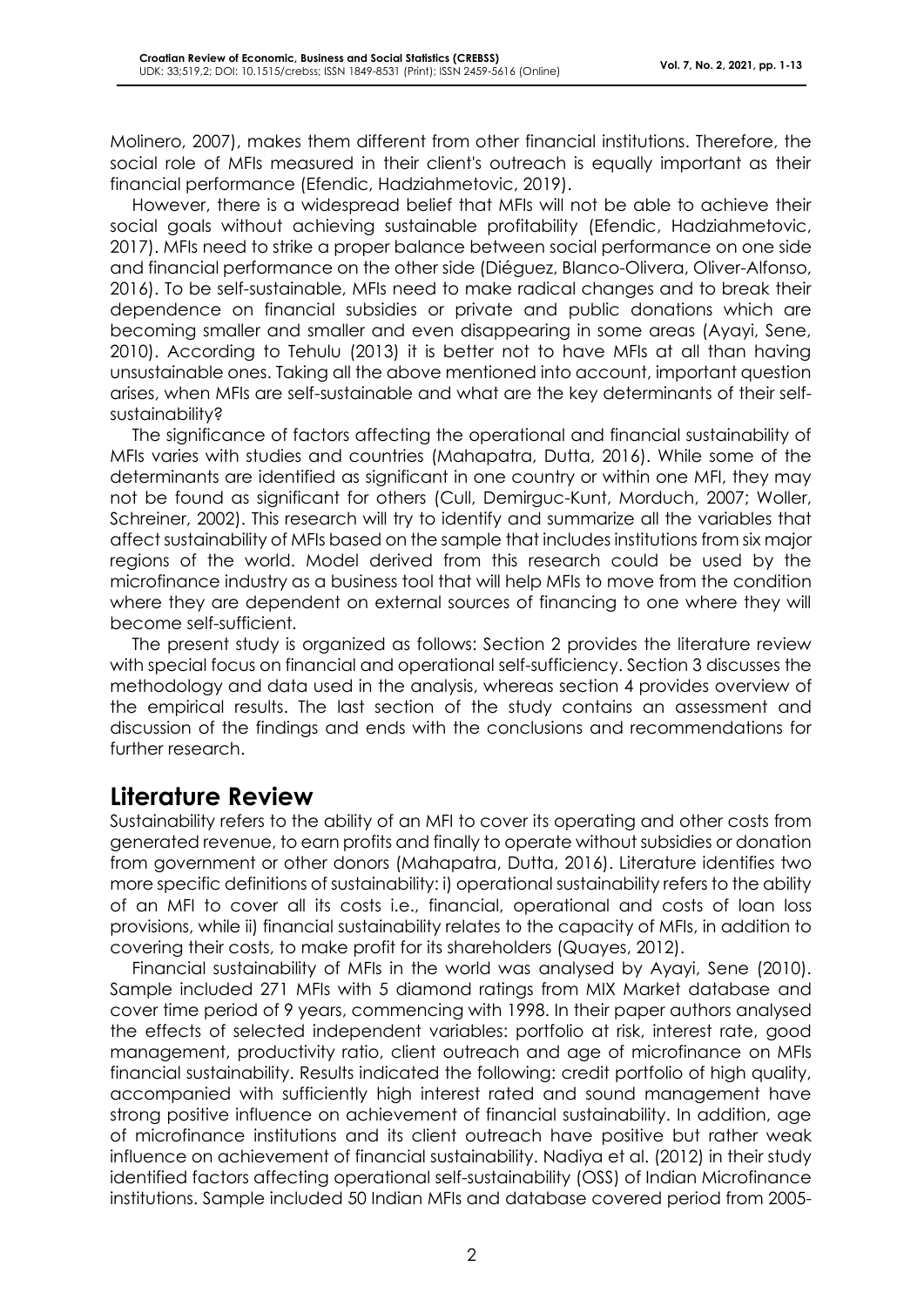2009. With application of multiple regression analysis authors identified that revenue generation factor, cost efficiency factor and growth factor have a positive influence on the OSS, while portfolio risk factor and development factor were identified as ones with negative impact on the OSS. Authors emphasized that mismanagement of the above-mentioned factors can shift MFIs away from fulfilment of their social mission. Pati (2012) trough application of regression model showed that the operating expenditure is found to be the forecaster of sustainability and profitability of MFIs, while the role of regulation of MFIs and its impact is clearly negated. Similarly, Sekabira (2013) conducted a study on the effects of capital structure on the performance of microfinance institution. Author used panel data from 14 MFIs in Uganda and found that debt and grants were negatively correlated to both operational and financial sustainability. Author concluded that MFIs must reduce dependence on debts and grants and focus on accumulating share capital if they plan to achieve long-term financial sustainability. Rahman and Mazlan (2014) in their study on Determinants of Financial Sustainability of Microfinance Institutions in Bangladesh derived similar conclusion. On sample of 5 MFIs and 6-year period, regression results indicated the following: size of MFIs, cost per borrower, personnel productivity ratio and yield on gross loan portfolio positively explain the financial self-sufficiency of MFIs in Bangladesh. On the other hand, variables of average loan balance per borrowers, age of MFIs, debt to equity ratio, operating expense ratio and number of active borrowers proved to have negative effect on the financial self-sufficiency of MFIs in Bangladesh.

Some of the more recent studies, derived similar conclusions. Study conducted by Shkodra (2019) showed that for MFIs located in Kosovo, size, year, inflation, and GDP have important influence on their financial performance. Study also implies that among most significant coefficients, to reflect financial performance is certainly gross portfolio yield which is revealed as positively significant across all three financial performance indicators, namely OSS, Return on Assets (ROA) and Profit Margin (PM).

# **Data and Methodology**

### **Principal Component Analysis and Binary Logistic Regression**

Empirical part of the study will be conducted in two stages, with application of two complementary statistical analyses. In the first stage, Principal Component Analysis will be applied as one of the oldest multivariate analyses. This method was introduced by Pearson (1901) and later it was developed by the Hotelling (1933). The key idea behind Principal Component Analysis is to reduce the dimensionality of a data set in which large number of interrelated variables exist, while at the same time retaining as much as possible of the variation present in the data set (Jolliffe, 2002). This reduction is achieved by transforming to a new set of variables, the principal components, which are uncorrelated. First few components retain most of the variation present in all original variables (Jolliffe, 2002). Computation of the principal components reduces to the solution of an eigenvalue-eigenvector problem for a positive-semidefinite symmetric matrix.

The data reduction is accomplished via a linear transformation of the observed variables, such that:

$$
y_i = a_{i1}x_1 + a_{i2}x_2 + ... + a_{ip}x_p; \text{ where } i = 1..p
$$
 (1)

where the y's are the principal components, which are uncorrelated to each other, and where each *aip* coefficient is obtained from the component analysis performed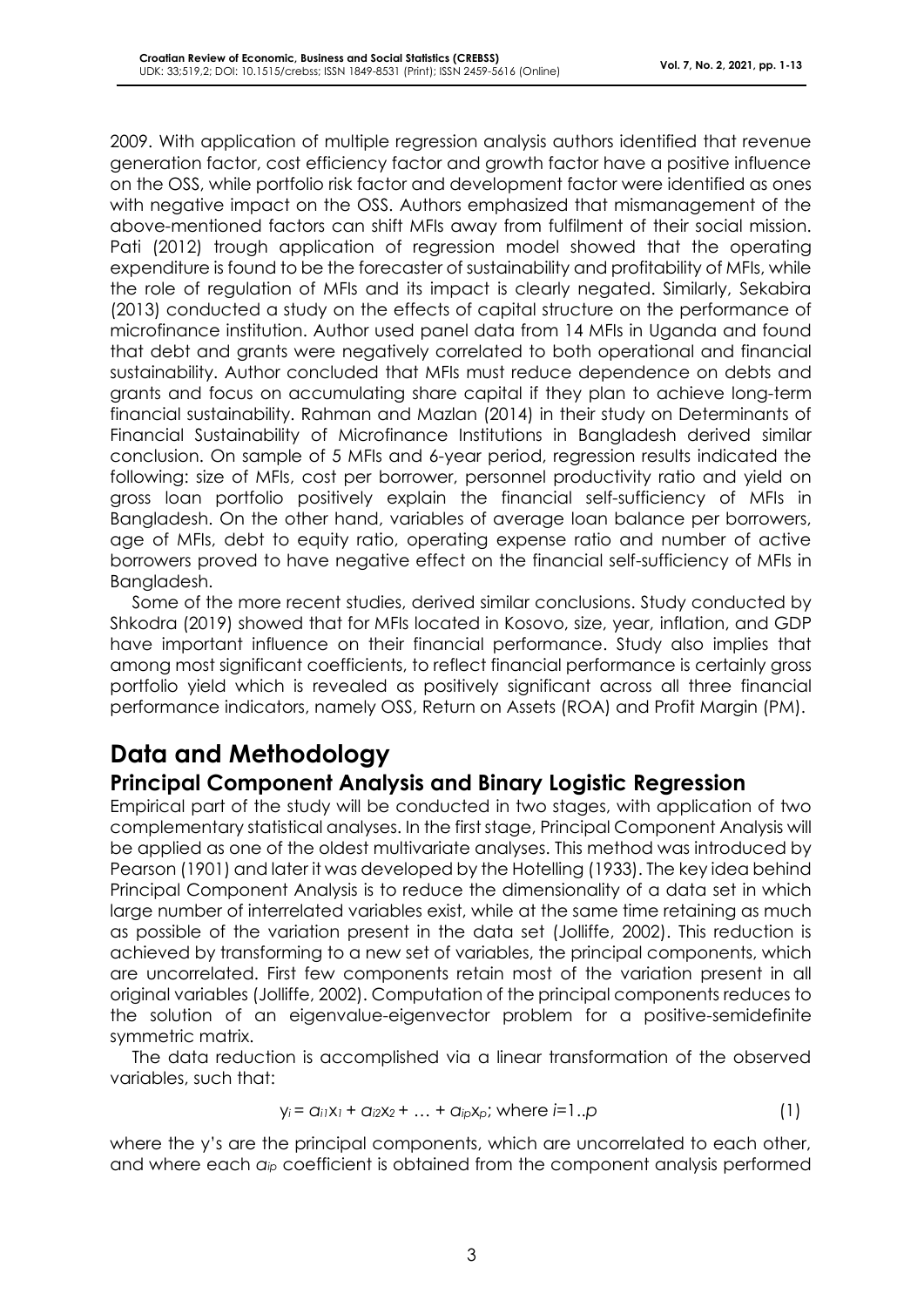with application of SPSS program. Considering number of variables, further analysis will be conducted to analyse the exact contribution of each factor on sustainability.

In line with the approach used in previous research on MFIs OSS (Quayes, 2012, Diéguez, Blanco-Olivera, Oliver-Alfonso, 2016), Binary logistic regression will be used in the second-stage analysis. Logistic regression was developed by statistician David Cox in 1958, and in statistics, "logistic regression", or "logit regression", or just "logit model" represents the regression model where the dependent variable is categorical or binary dependent variable (commonly called in the literature as dummy variable) (Jote, 2018). Mathematically, dependent variable in the logit model can have two possible values, marked as "0" and "1". The binary logistic model is used to estimate the probability of a binary response based on one or more predictor (or independent) variables. Hoshmer, Lemeshow, (2000), Gujarati (1995) pointed out that the logistic distribution has got advantage over the other methods ((e.g., Probit regression, Linear Probability Model (LPM)) in the analysis of dichotomous outcome due to its extreme flexibility and simplicity from mathematical point of view.

Logit model will be applied as follows:

$$
\log\left[\frac{P}{1-P}\right] = \beta_0 + \beta_{1x1} + \beta_{2x2} + \dots + \beta_{ixi}
$$
 (2)

where p is the probability of occurrence of the event studied,  $\beta_i$  (i = 1,..., N) represents the coefficients associated with each independent variable, represented by  $X_i$  (i = 1,..., n) (Hosmer, Lemeshow, 2000; Pampel, 2000). Given the value of the independent variables, the probability of occurrence of the dependent variable, or the probability that a particular MFI will be operationally self-sustainable (p(Y=1)) can be predicted using the following equation:

$$
p = \frac{e^z}{1 - e^z} = \frac{1}{1 - e^{(-z)}}
$$
  

$$
z = \beta_0 + \beta_{1x1} + \beta_{2x2} + \dots + \beta_{ixi}
$$
 (3)

Operational sustainability given the way of its calculation can be considered as a previous step to financial sustainability (Diéguez, Blanco-Olivera, Oliver-Alfonso, 2016). Operational self-sufficiency is defined as: total financial revenue as a percentage of the sum of financial expense, operating expense and loan loss provision expense (Bogan, 2012, Quayes, 2012, Diéguez, Blanco-Olivera, Oliver-Alfonso, 2016). OSS represents an important measure of sustainability of the lending operation of the MFIs (Mahapatra, Dutta, 2016):

*Operational self – sufficiency =* 
$$
\frac{Financial Revenue}{Financial expense + Operating expense + Loan Loss Provision}
$$
 (4)

To be able to apply Binary logit regression, the dependent variable (OSS) will be transformed into dummy variable (Quayes, 2012, Bogan, 2012, Diéguez, Blanco-Olivera, Oliver-Alfonso 2016). Based on the MIX market definitions and available literature MFI is considered operationally sustainable if its OSS is 100 percent or more. Therefore, our dependent variable is either 1 if MFI is operationally sustainable or zero if MFI is operationally not sustainable.

#### **Database and description of independent variables**

Database is consisted of 342 MFIs from all around the world and number of selected independent variables is 21. Selection of variables is conducted after detailed review of available literature related to MFIs sustainability. Independent variables are summarized in Table 5 (Appendix 1) while descriptive statistics for all variables is provided in Table 6 (Appendix 2). Data are referring to the 2017 as the last year where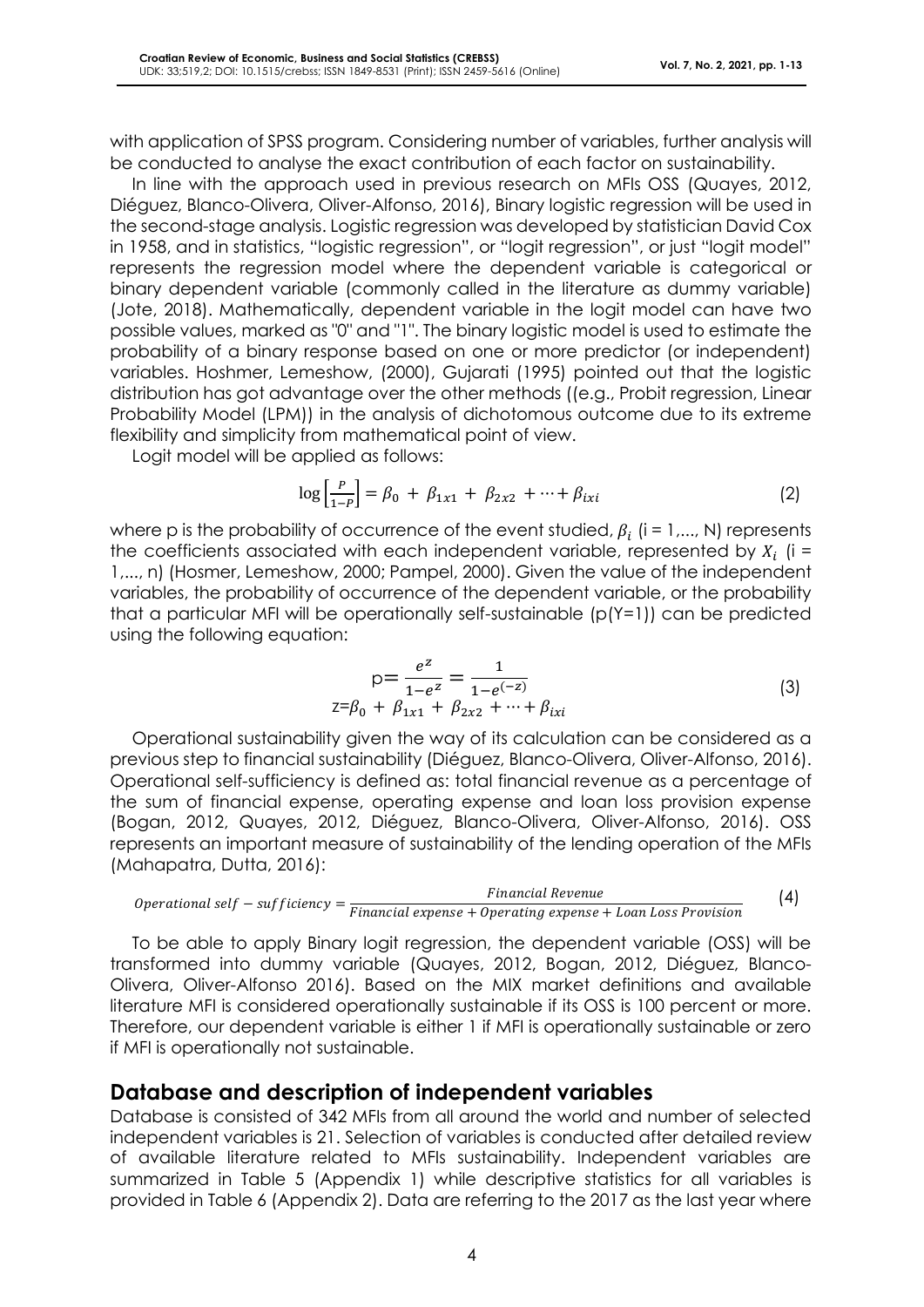all the needed data were available. Before conducting statistical analysis, and to get robust and non-biased sample extreme values have been removed and MFIs with missing data were also removed from the sample. All monetary data are expressed in US dollars (US\$). Sample is distributed over six regions as presented in the Table 1, with majority of MFIs located in the Latin America and the Caribbean. The data were obtained from the "Mix Market" Microfinance Information Exchange which is a webbased platform containing extensive financial and outreach information for MFIs. Data on the platform have been collected and reported in line with broadly recognized reporting standards within microfinance and inclusive finance. MIX Market Database is widely used as a reliable source of information on Microfinance sector (among others: Hartarska, Nadolnyak (2007), Hisako (2009), Manos, Yaron (2009), Haq, Skully, Pathan (2009), Quayes (2012), Bassem (2014), Mahapatra, Dutta (2016), Wijesiri (2016), Efendic, Hadziahmetovic (2017;2019)).

| <u>table to mind bisindulour even tegions</u> |                                                   |  |  |  |
|-----------------------------------------------|---------------------------------------------------|--|--|--|
| Region                                        | Percentage of MFIs belonging to respective region |  |  |  |
| Africa                                        | 14.9%                                             |  |  |  |
| East Asia and Pacific                         | 13.2%                                             |  |  |  |
| Eastern Europe and Central Asia               | 14.6%                                             |  |  |  |
| Latin America and Caribbean                   | 33.6%                                             |  |  |  |
| Middle East and North Africa                  | 4.1%                                              |  |  |  |
| South Asia                                    | 19.6%                                             |  |  |  |
|                                               |                                                   |  |  |  |

| Table 1 MFIs Distribution over regions |  |
|----------------------------------------|--|
|----------------------------------------|--|

Source: Author's work.

The significance of selected variables and their link to available literature is given below:

- Size of the MFI: Size of an MFI is recognized as an important factor of OSS. Measured by the value of its assets it is found to be significantly positively linked to MFIs performance and profitability. It is assumed that with an increase in assets MFIs benefit from the activities and earnings related to the total assets (Singh, Goyal, Sharma, 2013, Bogan, 2012, Hermes, Lensink, Meesters, 2011, Mersland, Storm, 2009).
- Loan intensity: It is determined by the Gross Loan portfolio, which represent main source of income for MFIs. Gross Loan Portfolio is a key reflection of how well MFIs perform their role in the process of financial intermediation (Efendic, Hadziahmetovic, 2017), and other things being equal, higher the loan higher is the interest income for MFIs (Mahapatra, Dutta, 2016).
- Portfolio yield: It is interpreted as ability of MFI to generate revenue from its outstanding portfolio. For MFI to remain its sustainability, high level of attention should be put on how much interest income is being earned by its operations (Crombrugghe, Tenikue, Sureda, 2007).
- Risk of the portfolio: Regarding portfolio riskiness, quality and level of risk taken, PAR 30 and PAR 90 have been used in the study. These indices are broadly used asset riskiness indicator (Kar, Deb, 2017, Bibi, Balli, Matthews, Tripe, 2018).
- Debt to equity ratio: There is a strong and significant negative correlation in Debt/Equity Ratio (capital structure) to Operational Self-Sufficiency Ratio, meaning that change in D/E ratio is negatively contributing to changes in OSS ratio.
- Capital to asset ratio: The capital is one of the key variables of the production function, and when it comes to the financial institutions it is one of the most important sources of financing as well as the protection against risks (Kablan, 2012; Bibi et al., 2018). The higher the capital is, the less risky the institution is. Accordingly,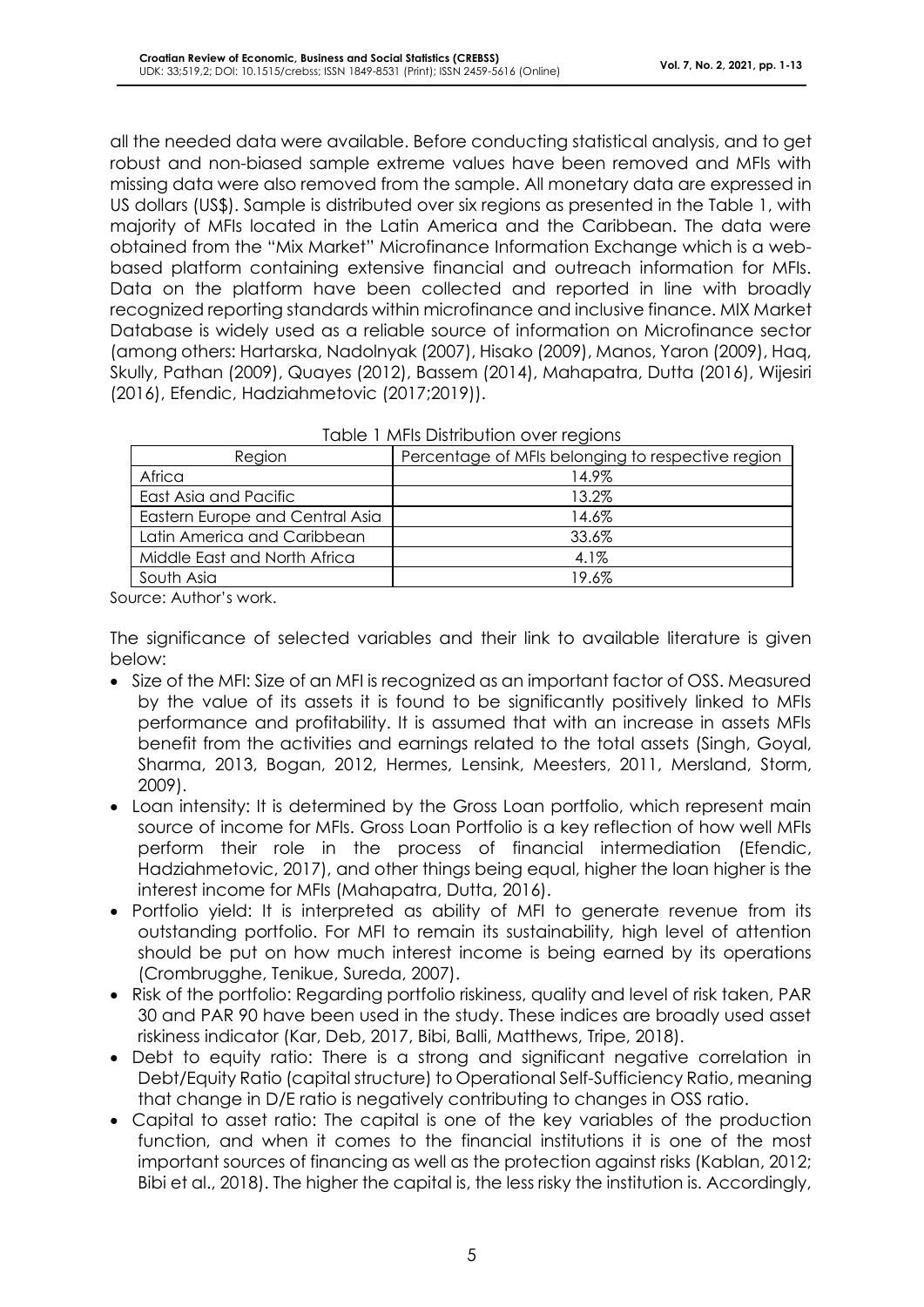a decrease in capital may have a negative impact on MFIs performance (Kablan, 2012).

- Number of Active Borrowers: As the number of borrowers that MFIs reach increases, MFIs are more efficient in fulfilling their initial mission of helping the unbanked population (Efendic, Hadziahmetovic, 2017). In addition, Crombrugghe, Tenikue, Sureda (2007) concluded that increasing number of borrowers would help the MFI to lower the average operating cost. This indicates that an increase in number of borrowers will help to raise the sustainability indicators in OSS.
- Personnel: This input is extensively used in most of the previous analysis (among others: Kipesha, 2012, Haq, Skully, Pathan, 2009, Sedzro, Keita, 2009, Hassan, Sanchez, 2009). The number of employees in our model reflects the efficiency in managing the human resources, what means that MFI which produces given level of outputs with less employees is considered as more efficient institution and is expected to have better financial performance.
- Return on assets: ROA reflects a firm's ability to generate revenue from its assets and is also a measure of the asset's performance (Efendic, 2014). Accordingly, increase in ROA should also be positively related to changes in the performance of MFIs (Ferdousi, 2013). A financial institution that has a negative financial result can't be considered as successful nor as sustainable one (Efendic, 2014).

# **Empirical findings**

Following Lattin, Carroll, Green (2003), the two main assumptions of a factor analysis, the multivariate normality and sampling adequacy should be tested prior to factor extraction. Test should be performed to confirm the data suitability. Before proceeding with PCA, adequacy of the sample for factor analysis was tested. Kaiser-Meyer-Olkin (KMO) test measures the sampling adequacy. The aim of the KMO test is to assess the sampling adequacy or whether the values distribution is appropriate for the factor analysis. The range of values for KMO measure of sampling adequacy is 0.7 to 0.8. A value close to 0.5 was recommended as the minimum value for proceeding with factor analysis. Bartlett's test is an indication of the strength of relationship among variables and it was used to test the null hypothesis that the variables of this study are not correlated. In order to reject the null hypothesis that the correlation matrix is an identity matrix, Bartlett's Test of Sphericity should be significant i.e., the p value should be less than 0.05. In our case both KMO (KMO=0.725) and Bartlett's test of Sphericity (p-value (Sig.) of 0.000 < 0.05) showed that sample is both valid and adequate.

With application of Principal Component Analysis (PCA) following results were obtained: the values in communalities table (see Table 2) indicate the proportion of each variable's variance that can be explained by the retained factors. Variables with high values are well represented in the common factor space, while variables with low values are not well represented. When analysing communalities table, among 21 variables included in the model, 20 of them have value above 0.6 (based on literature on PCA if communalities for a particular variable are low (between 0.0- 0.4), then that variable may struggle to load significantly on any factor)).

Table 3. shows the number of factors extractable from the factor analysis along with their Eigen values. Those eight factors can be extracted considering the factors with Eigen values greater than "1" (Kaiser criterion) Braeken, Assen (2017). The label "extraction sum of squared loadings" shows that the first factor accounted for a variance of 5.216 (24.839%); the second factor accounted for a variance of 3.632 (17.297 %) and so on. The eight components extracted accounted for a total cumulative variance of 85.912 percent.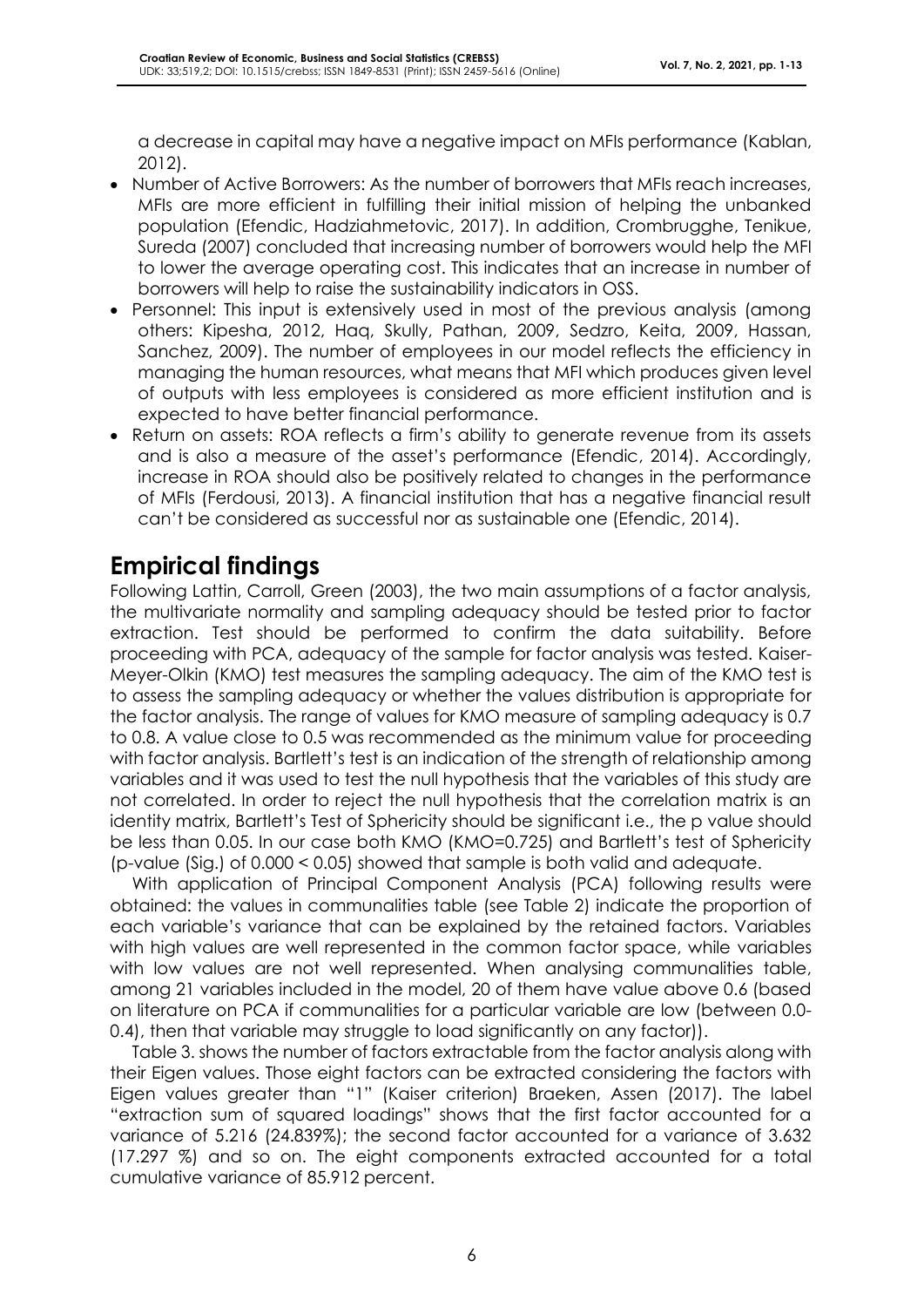| Communalities                                    |         |            |  |  |
|--------------------------------------------------|---------|------------|--|--|
|                                                  | Initial | Extraction |  |  |
| Personnel                                        | 1.000   | 0.934      |  |  |
| <b>Offices</b>                                   | 1.000   | 0.939      |  |  |
| Gross Loan Portfolio                             | 1.000   | 0.956      |  |  |
| Number of active borrowers                       | 1.000   | 0.908      |  |  |
| Assets                                           | 1.000   | 0.947      |  |  |
| Equity                                           | 1.000   | 0.894      |  |  |
| Operating expense                                | 1.000   | 0.876      |  |  |
| Capital asset ratio                              | 1.000   | 0.710      |  |  |
| Debt to equity ratio                             | 1.000   | 0.931      |  |  |
| Return on assets                                 | 1.000   | 0.698      |  |  |
| Return on equity                                 | 1.000   | 0.705      |  |  |
| Financial revenue assets                         | 1.000   | 0.889      |  |  |
| Yield on gross portfolio real                    | 1.000   | 0.911      |  |  |
| Yield on gross portfolio nominal                 | 1.000   | 0.926      |  |  |
| Financial expense assets                         | 1.000   | 0.665      |  |  |
| Administrative expense assets                    | 1.000   | 0.801      |  |  |
| Borrowers per loan officer                       | 1.000   | 0.990      |  |  |
| Loans per loan officer                           | 1.000   | 0.990      |  |  |
| Portfolio at risk 30 days                        | 1.000   | 0.990      |  |  |
| Portfolio at risk 90 days                        | 1.000   | 0.987      |  |  |
| Loan loss rate                                   | 1.000   | 0.394      |  |  |
| Extraction Method: Principal Component Analysis. |         |            |  |  |

#### Table 2 Communalities table

Source: Author's work.

|   | radio o rotal Fallatioo oxpialitoa |                  |                                        |       |                  |                                      |       |                  |                 |
|---|------------------------------------|------------------|----------------------------------------|-------|------------------|--------------------------------------|-------|------------------|-----------------|
|   | Initial Eigenvalues                |                  | Extraction Sums of Squared<br>Loadings |       |                  | Rotation Sums of Squared<br>Loadings |       |                  |                 |
|   | Total                              | % of<br>Variance | Cumulative<br>%                        | Total | % of<br>Variance | Cumulative<br>%                      | Total | % of<br>Variance | Cumulative<br>% |
|   | 5.216                              | 24.839           | 24.839                                 | 5.216 | 24.839           | 24.839                               | 3.822 | 18.202           | 18.202          |
| 2 | 3.632                              | 17.297           | 42.137                                 | 3.632 | 17.297           | 42.137                               | 3.433 | 16.346           | 34.548          |
| 3 | 2.343                              | 1.157            | 53.294                                 | 2.343 | 11.157           | 53.294                               | 2.590 | 12.335           | 46.883          |
| 4 | 889.                               | 8.996            | 62.289                                 | 1.889 | 8.996            | 62.289                               | 2.006 | 9.551            | 56.434          |
| 5 | 1.531                              | 7.289            | 69.578                                 | 1.531 | 7.289            | 69.578                               | 2.003 | 9.538            | 65.972          |
| 6 | .259                               | 5.993            | 75.571                                 | 1.259 | 5.993            | 75.571                               | 1.719 | 8.188            | 74.160          |
|   | 1.155                              | 5.498            | 81.070                                 | 1.155 | 5.498            | 81.070                               | 1.434 | 6.831            | 80.991          |
| 8 | 1.017                              | 4.842            | 85.912                                 | 1.017 | 4.842            | 85.912                               | 1.033 | 4.921            | 85.912          |

Table 3 Total Variance explained

Source: Author's work.

In column Rotation Sums of Squared Loadings distribution of the variance after the Varimax rotation is presented. The Varimax rotation was conducted in order to maximise the factor loadings variance and reduce the number of variables with high loadings over each other, following Pallant (2013). Based on the item loadings in rotated factor matrix (Table 4), the extracted factors were labelled as presented in Appendix 1.

Results of the binary logistic regression are summarized in Table 5. Out of 8 predictors three are proved to be significant at 5%: Revenue structure, Credit risk and MFIs profitability. Given results suggest that higher revenues and MFIs profitability combined with decrease of credit risk lead to higher probability of MFI to be self-sufficient. Results are in line with the findings of previous studies Mersland, Strom (2009), Quayes (2012), Mahapatra, Dutta (2016). These results also confirm widespread belief that MFIs will not be able to achieve their social goals without achieving sustainable profitability.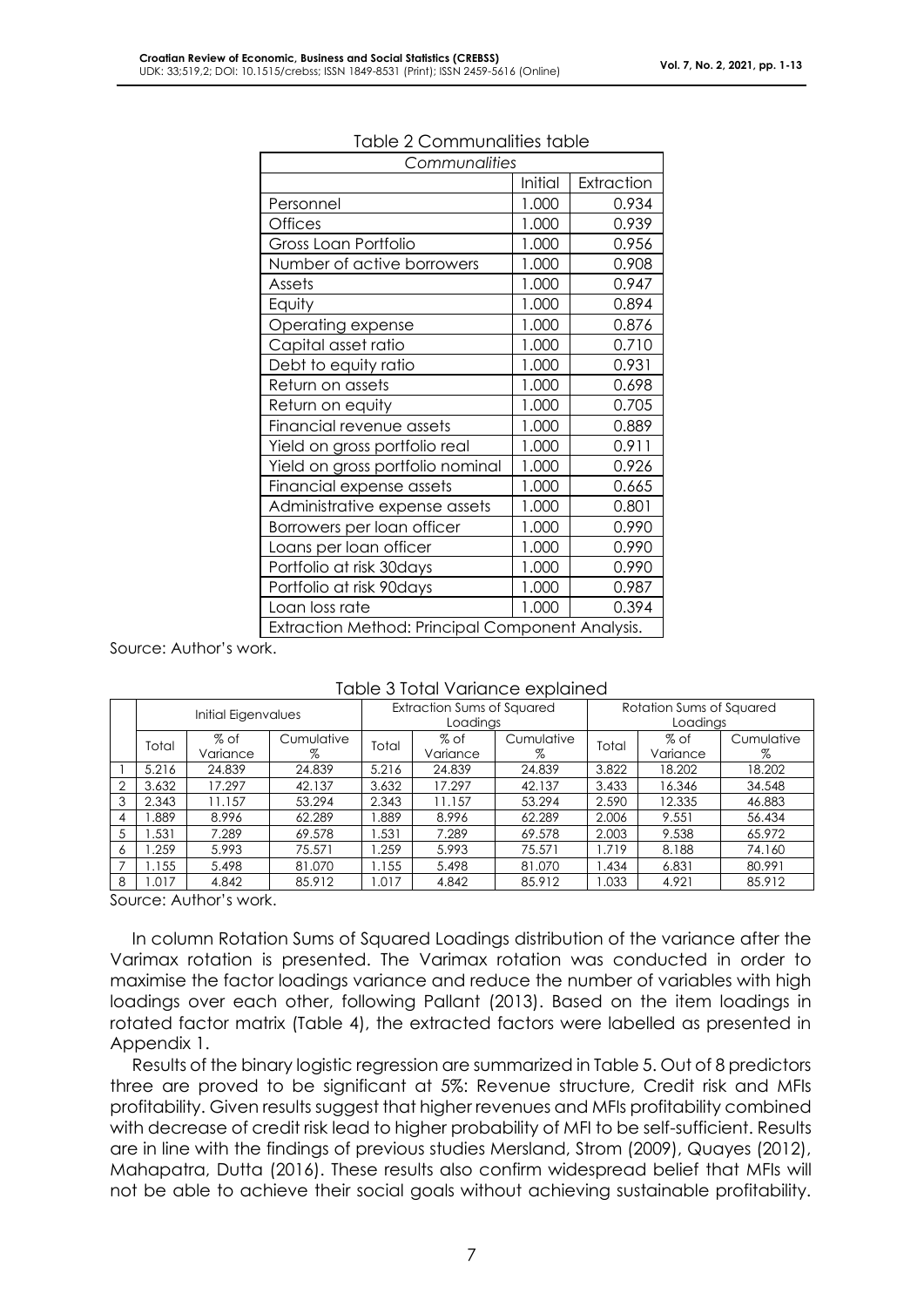These findings are also in line with results presented by Efendic, Hadziahmetovic (2017, 2019). In their research authors stressed that even though primary goal of MFIs is not to earn profits, they will not be able to promise access to funds for low-income population if they struggle with covering their costs. In addition, results imply that sustainability of MFIs is significantly reduced when the credit risk they bear is high, which is in line with findings presented in Diéguez, Blanco-Olivera, Oliver-Alfonso (2016). Furthermore, specification of the model is also tested, and result of the linktest ((hatsq (p=0.877) is not significant)) shows that there is no specification error.

|                                                                                                         |       |                |       |       | Component |          |          |       |
|---------------------------------------------------------------------------------------------------------|-------|----------------|-------|-------|-----------|----------|----------|-------|
|                                                                                                         |       | $\overline{2}$ | 3     | 4     | 5         | 6        | 7        | 8     |
| Personnel                                                                                               | 0.508 |                | 0.815 |       |           |          |          |       |
| <b>Offices</b>                                                                                          |       |                | 0.940 |       |           |          |          |       |
| Gross Loan Portfolio                                                                                    | 0.941 |                |       |       |           |          |          |       |
| Number of active borrowers                                                                              | 0.321 |                | 0.892 |       |           |          |          |       |
| Assets                                                                                                  | 0.946 |                |       |       |           |          |          |       |
| Equity                                                                                                  | 0.889 |                |       |       |           |          |          |       |
| Operating expense                                                                                       | 0.881 |                | 0.303 |       |           |          |          |       |
| Capital asset ratio                                                                                     |       |                |       |       |           | 0.381    | 0.701    |       |
| Debt to equity ratio                                                                                    |       |                |       |       |           |          |          | 0.962 |
| Return on assets                                                                                        |       |                |       |       |           | 0.818    |          |       |
| Return on equity                                                                                        |       |                |       |       |           | 0.805    |          |       |
| Financial revenue assets                                                                                |       | 0.910          |       |       |           |          |          |       |
| Yield on gross portfolio real                                                                           |       | 0.944          |       |       |           |          |          |       |
| Yield on gross portfolio nominal                                                                        |       | 0.946          |       |       |           |          |          |       |
| Financial expense assets                                                                                |       |                |       |       |           |          | $-0.719$ |       |
| Administrative expense assets                                                                           |       | 0.799          |       |       |           | $-0.370$ |          |       |
| Borrowers per loan officer                                                                              |       |                |       |       | 0.990     |          |          |       |
| Loans per loan officer                                                                                  |       |                |       |       | 0.989     |          |          |       |
| Portfolio at risk 30 days                                                                               |       |                |       | 0.978 |           |          |          |       |
| Portfolio at risk 90 days                                                                               |       |                |       | 0.982 |           |          |          |       |
| Loan loss rate                                                                                          |       |                |       |       |           |          | 0.582    |       |
| Extraction Method: Principal Component Analysis.<br>Rotation Method: Varimax with Kaiser Normalization. |       |                |       |       |           |          |          |       |

| <b>Table 4 Rotated Component Matrix</b> |
|-----------------------------------------|
|-----------------------------------------|

Source: Author's work.

#### Table 5 Binary Logistic Regression results

| Number of observations: 342                           |             |         |
|-------------------------------------------------------|-------------|---------|
| LR chi <sup>2</sup> (8) = 130.96                      |             |         |
| Prob> chi <sup>2</sup> 0.0000                         |             |         |
| Pseudo $R^2 = 0.5062$                                 |             |         |
| Component                                             | Coefficient | p-value |
| Component one - Size                                  | 0.1930      | 0.486   |
| Component 2-Revenue structure                         | 0.8206      | 0.007   |
| Component 3 -Scale                                    | 0.5837      | 0.329   |
| Component 4-Credit risk                               | $-1.2879$   | 0.000   |
| Component 5-Productivity                              | 0.5435      | 0.291   |
| Component 6-MFIs Profitability                        | 5.4698      | 0.000   |
| Component 7-Financing structure/Revenues and expenses | 0.5451      | 0.085   |
| Component 8- Financing structure                      | 0.1176      | 0.829   |
| Constant                                              | 3.639       |         |

Source: Author's work.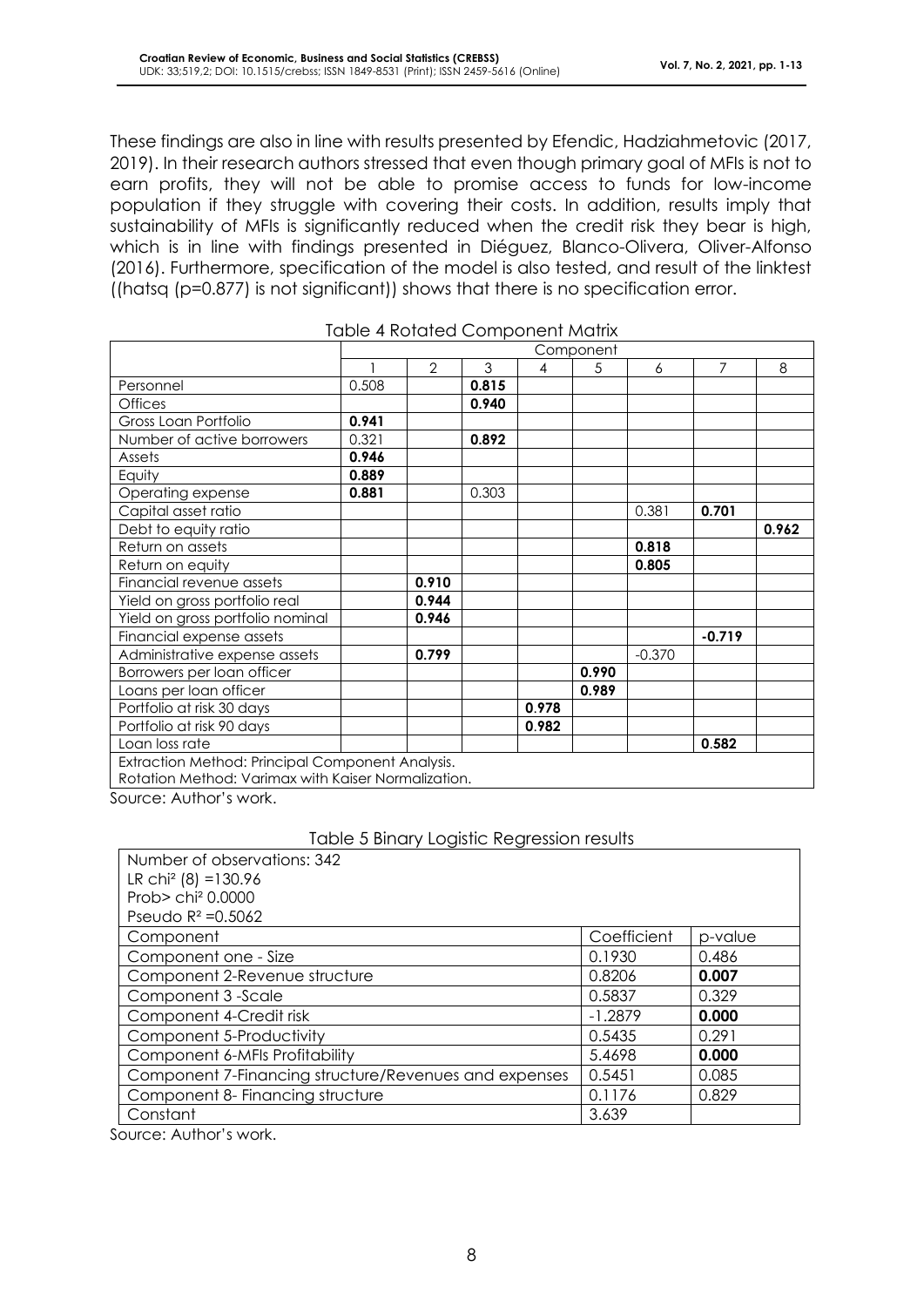

Figure 1 Area under the ROC Curve

Source: Author's work.

In addition, model performance is also analysed using ROC (Receiver Operating Curve). ROC curve represents probability curve while AUC (Area Under the Curve) represents degree or measure of separability. It tells us how much model is capable of distinguishing between classes and it is widely accepted method for evaluation of binary classification models (Diéguez, Blanco-Olivera, Oliver-Alfonso, 2016). AUC ranges in value from 0 to 1. Model whose predictions are 100% wrong has an AUC of 0 while one whose predictions are 100% correct has an AUC of 1(perfect model). For developed model AUC=0.926 (see Figure 1), and according to classification given by Hosmer, Lemeshow (2000) this model has outstanding discrimination.

### **Conclusion**

In last decade microfinance sector passed through a number of changes, mainly marked by a deep global financial crisis and increased competition in the sector. One of the important changes was also the reduction of aid, donations and/or subsidies that were traditionally used for MFIs financing (Diéguez, Blanco-Olivera, Oliver-Alfonso, 2016). In order to be self-sustainable, MFIs need to make radical changes and to break their dependence on financial subsidies or private and public donations which are becoming smaller and smaller and even disappearing in some areas (Ayayi, Sene, 2010).

Taking above mentioned in the account, self-financing becomes the more accessible and less expensive source of financing for MFIs. However, there is no clear definition which factors determine MFIs self-sufficiency. Consequently, the main aim of this research was to analyse what are the determinants of MFIs OSS. Study employed two techniques, Principal Component Analysis and Binary Logistic regression. Sample included 342 MFIs from all around the world and number of selected independent variables was 21. Data are referring to year 2017 as the last year for which all needed data were available. Out of 8 identified predictors three are significant at 5%: Revenue structure, Credit risk and MFIs profitability. Given results suggest that higher revenue and MFIs profitability combined with decrease of credit risk lead to higher probability of MFI to be self-sufficient. These results also confirm widespread belief that MFIs will not be able to achieve their social goals without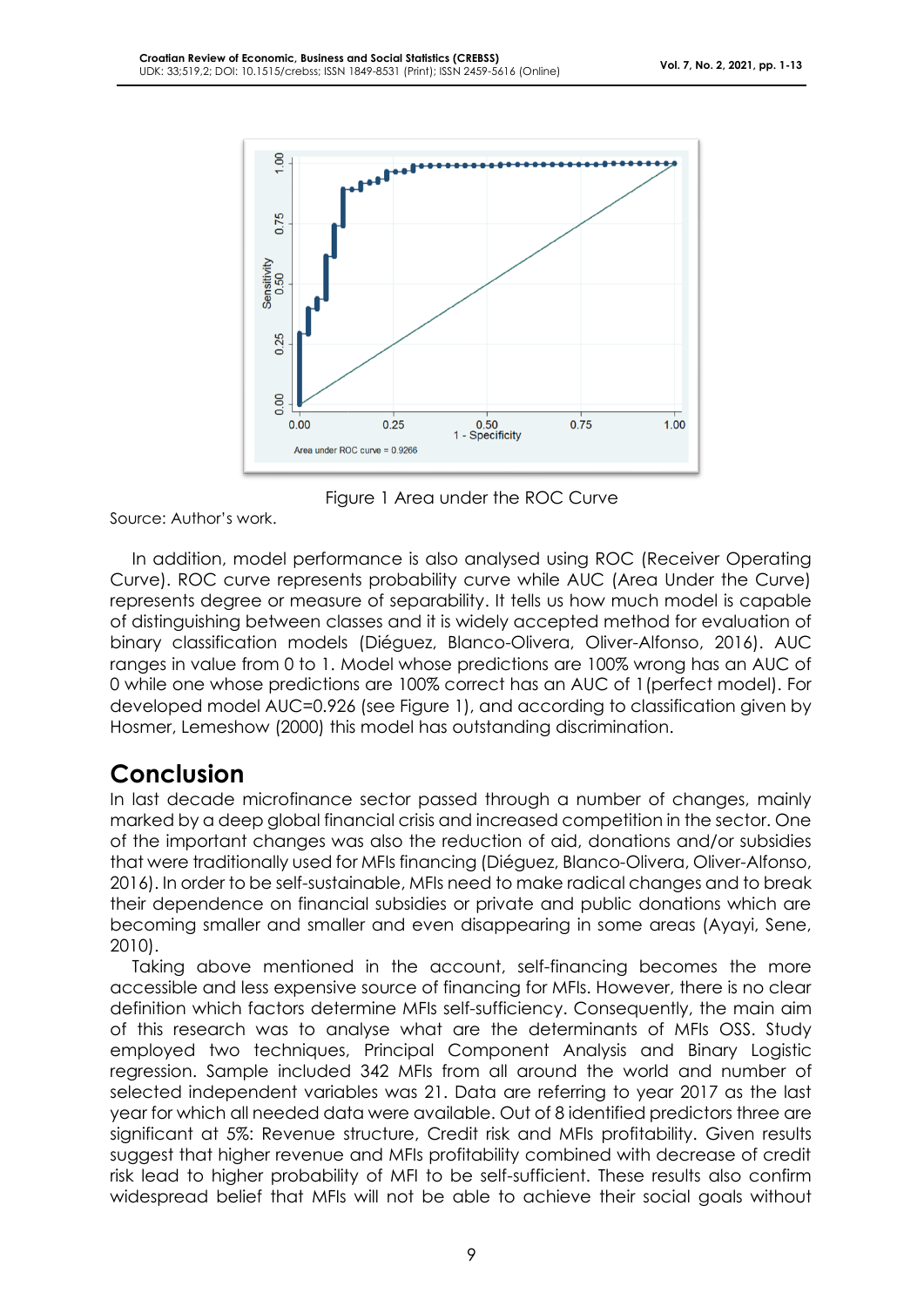achieving sustainable profitability (Efendic, Hadziahmetovic, 2017). Results further imply that sustainability of MFIs is significantly reduced when the credit risk they bear is high Diéguez, Blanco-Olivera, Oliver-Alfonso (2016). Therefore, institutions should pay particular attention to the monitoring of credit risk. These findings have important application for the MFIs since their survival in the microfinance sector largely depends on the level of their self-sufficiency. Only sustainable MFIs can commit on fulfilment of their primary mission-reaching the poor and serving as a tool for poverty alleviation.

Study was limited by the lack of available data for more recent years. Hence, further research should be focused on making additional efforts to compile data for 2019 or 2020 and to compare results with results given in this study. In addition, it would be useful to do the cluster analysis as well, in the first place with respect to: the geographic position of MFI, type of MFI (non-for profit vs. for profit ones), size and ownership of the MFIs,

### **References**

- 1. Ayayi, A. G., Sene, M. (2010). What drives microfinance institution's financial sustainability. *The Journal of Developing Areas,* Vol. 44, No. 1, pp. 303-324.
- 2. Bassem, B. S. (2014). Total factor productivity change of MENA microfinance institutions: A Malmquist productivity index approach. *Economic Modelling*, Vol. 39, pp. 182-189.
- 3. Bibi, U., Balli, H. O., Matthews, C. D., Tripe, D. W. (2018). New approaches to measure the social performance of microfinance institutions (MFIs). *International Review of Economics & Finance*, Vol, 53, pp. 88-97.
- 4. Bogan, V. L. (2012). Capital structure and sustainability: An empirical study of microfinance institutions. *The Review of Economics and Statistics*, Vol. 94, No. 4, pp. 1045-1058.
- 5. Braeken, J., Van Assen, M. A. L. M. (2017). An empirical Kaiser criterion. *Psychological Methods*, Vol. 22, No. 3, pp. 450-466.
- 6. Crombrugghe, A., Tenikue, M., Sureda, J. (2007). Performance Analysis for a Sample of Microfinance Institutions in India. *Annals of Public and Cooperative Economics,* Vol. 79, No. 2, pp. 269-299.
- 7. Cull, R., Demirguc-Kunt, A., Morduch, J. (2007). Financial Performance and Outreach: A Global Analysis of Leading Micro Banks. *Economic Journal,* Vol*.* 117, pp. 107-133.
- 8. Diéguez, I. A., Blanco-Olivera, A., Oliver-Alfonso, M. D. (2016). Modelling self-sufficiency of microfinance institutions using logistic regression based on principal component analysis. *Journal of Economics, Finance and Administrative Science*, Vol. 21, No. 40, pp. 30-38.
- *9.* Efendic, V. (2014). *Efikasnost banaka u Jugoistocnoj Evropi s posebnim osvrtom na Bosnu i Hercegovinu. Sarajevo,* Ekonomski fakultet, Sarajevo.
- 10.Efendic, V., Hadziahmetovic, N. (2017). The social and Financial Efficiency of Microfinance Institutions: The Case of Bosnia and Herzegovina. *South East European Journal of Economics and Business* Vol. 12, No. 2, pp. 85-101.
- 11.Efendic, V., Hadziahmetovic, N. (2019). Productivity change of microfinance.
- 12.Ernst &Young. (2014a). Challenges in Microfinance: and EY perspective. EY.
- 13.Ernst &Young. (2014b). The promise of microfinance and women`s empowerment.
- 14.Ferdousi, F. (2013). Performance of Microfinance Institutions in Asia: DEA based Efficiency Analysis. *Proceedings of the 2013 International Conference on the Modern Development of Humanities and Social Science*, pp. 91-94.
- 15.Gujarati, D. N. (1995). *Basic Econometrics. 3rd Edition ed.* McGraw-Hill, New York.
- 16.Gutiérrez-Nieto, B., Serrano-Cinca, C., Molinero, C. M. (2007). Microfinance institutions and efficiency. *Omega*, Vol. 35, No. 2, pp. 131-142.
- 17.Haq, M., Skully, M., Pathan, S. (2009). Efficiency of Microfinance Institutions: A Data Envelopment Analysis. *Asia-Pacific Financial Markets*, Vol. 17, No. 1, pp. 63-97.
- 18.Hartarska, V., Nadolnyak, D. (2007). Do regulated microfinance institutions achieve better sustainability and outreach? Cross-country evidence, *Applied Economics*, Vol. 39, pp.1207- 1222.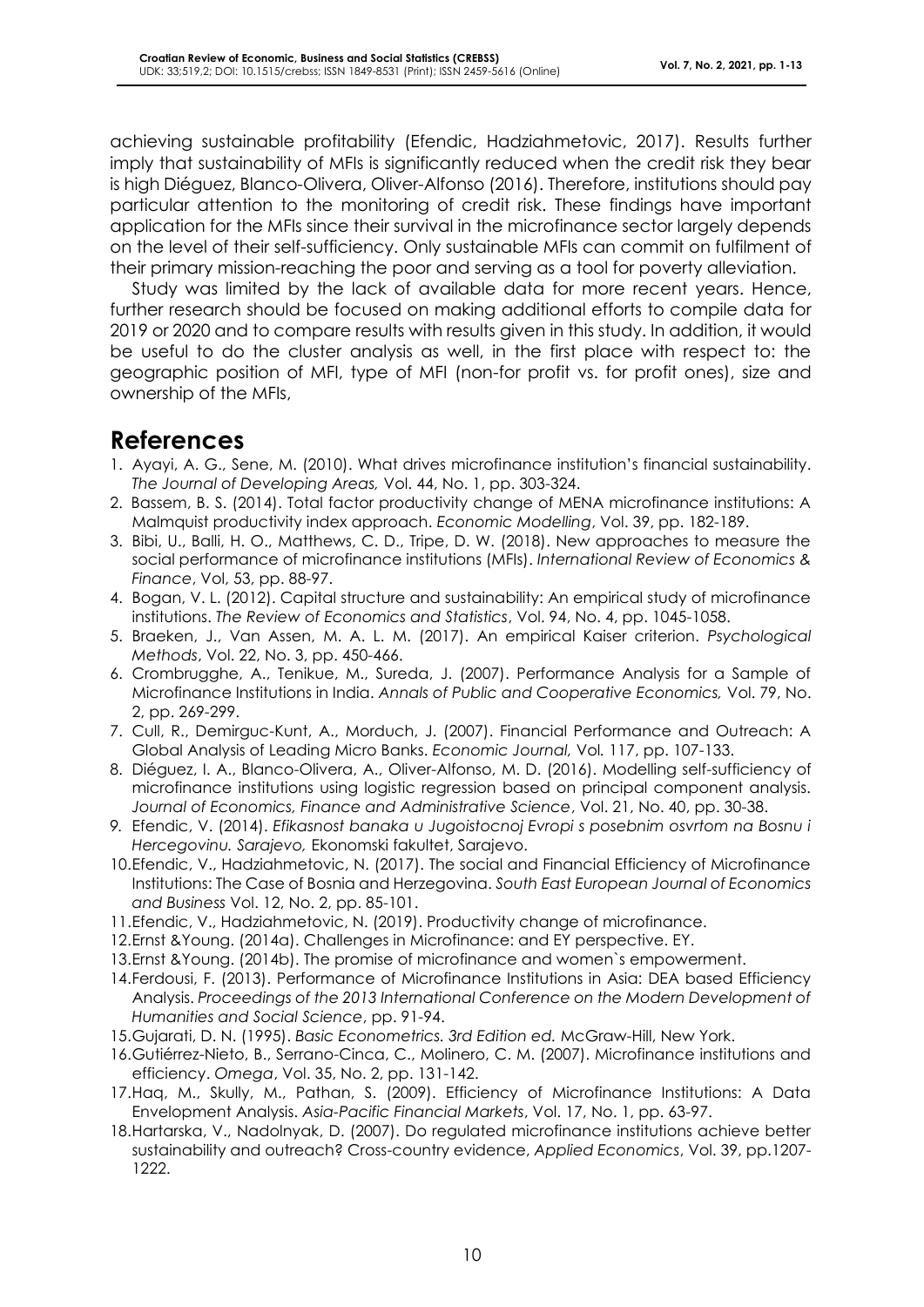- 19.Hassan, K. M., Sanchez, B. (2009). Efficiency Analysis of Microfinance Institutions in Developing Countries. *SSRN Electronic Journal*.
- 20.Hermes, N, Lensink, R, Meesters, A (2011). Outreach and Efficiency of Microfinance Institutions, *World Development*, Vol. 39, No. 6, pp. 938-948.
- 21.Hisako, K. (2009). Competition and wide outreach of microfinance institutions, *Economics Bulletin*, Vol. 29, pp. 2628–2639.
- 22.Hosmer, D. W., Lemeshow, S. (2000). Applied logistic regression (2nd Edition). New York: Wiley.
- 23.Hotelling, H. (1933). Analysis of a complex of statistical variables into principal components. *Journal of Educational Psychology*, Vol. 24, pp. 417-441.
- 24.Jolliffe, I. T. (2002). *Principal component analysis*. Springer Series in Statistics, Springer, New York.
- 25.Jote, G. G. (2018). Determinants of Loan Repayment: The Case of Microfinance Institutions in Gedeo Zone, SNNPRS, Ethiopia. *Universal Journal of Accounting and Finance*, Vol. 6, No. 3, pp. 108-122.
- *26.*Kablan, S. (2012). Microfinance efficiency in the West African Economic and Monetary Union: have reforms promoted sustainability or outreach? *Munich RePEc Arhive.*
- 27.Kar, S., Deb, J. (2017). Efficiency Determinants of Microfinance Institutions in India: Two Stage DEA Analysis. *The Central European Review of Economics and Management,* Vol. 1, No. 4, pp. 87-115.
- 28.Kipesha, E. (2012). Efficiency of Microfinance Institution in East Africa: DEA*. European Journal of Business and Management*, Vol. 4, No. 17, pp. 77-88.
- 29.Lattin, J. M., Carroll, J. D., Green, P.E. (2003). Analysing multivariate data. Cole Pacific Grove, Thomson Books.
- 30.Mahapatra, M. S., Dutta, S. (2016). Determinants of Sustainability of Microfinance Sector in India. *Journal of Rural Development*, Vol. 35, No. 3, pp. 507-522.
- 31.Manos, R., Yaron, J. (2009). Key issues in assessing the performance of microfinance institutions, *Canadian Journal of Development Studies*, Vol. 29, pp. 101-122.
- 32.Mersland, R., Strom, O. (2009). Performance and governance in microfinance institutions*, Journal of Banking & Finance*, Vol. 33, No. 4, pp. 662-669.
- 33.Nadiya, M., Olivares-Polanco, F., Ramanan, T. R. (2012). Dangers in mismanaging the factors affecting the operational self-sustainability of Indian microfinance institutions - An exploration into Indian microfinance crisis. *Asian Economic and Financial Review*, Vol. 2, No. 3, pp. 448-462.
- 34.Pallant, J. (2013). SPSS survival manual: a step-by-step guide to data analysis using IBM SPSS.
- 35.Pampel, F. C. (2000). Logistic regression-A premier. *Thousand Oaks.*
- 36.Pati, A. P. (2012). Regulation versus outreach and sustainability: A study of the performance of microfinance institutions in India. *IUP Journal of Bank Management*, Vol. 11, No.4, pp. 41- 56.
- 37.Pearson, K. (1901). On lines and planes of closest fit to systems of points in space. *Philosophical Magazine*, Vol. 6, No. 2, pp. 559-572.
- 38.Quayes, S. (2012). Depth of outreach and financial sustainability of microfinance institutions. *Applied Economics*, Vol. 44, pp. 3421-3433.
- 39.Rahman, M., Mazlan, A. (2014). Determinants of Financial Sustainability of Microfinance Institutions in Bangladesh. *International Journal of Economics and Finance*, Vol. 6, No. 9, pp. 107-116.
- 40.Sedzro, K., Keita, M. (2009). Assessing the Efficiency of Microfinance Institutions Using Data Envelopment Analysis. *Journal of International Finance & Economics*, Vol. 9, No. 2, pp. 54- 67.
- 41.Sekabira, H. (2013). Capital structure and its role on performance of microfinance institutions: The Ugandan case. *Sustainable Agriculture Research*, Vol. 2, No, 3, pp. 86-100.
- 42.Shkodra, J. (2019). Financial performance of microfinance institutions in Kosovo. *Journal of International Studies*, Vol. 12, No. 3, pp. 31-37.
- 43.Singh, S., Goyal, S. K., Sharma, S. K. (2013). Technical efficiency and its determinants in microfinance institutions in India: A firm level analysis. *Journal of Innovation Economics*, Vol. 11, No. 1, pp. 15-31.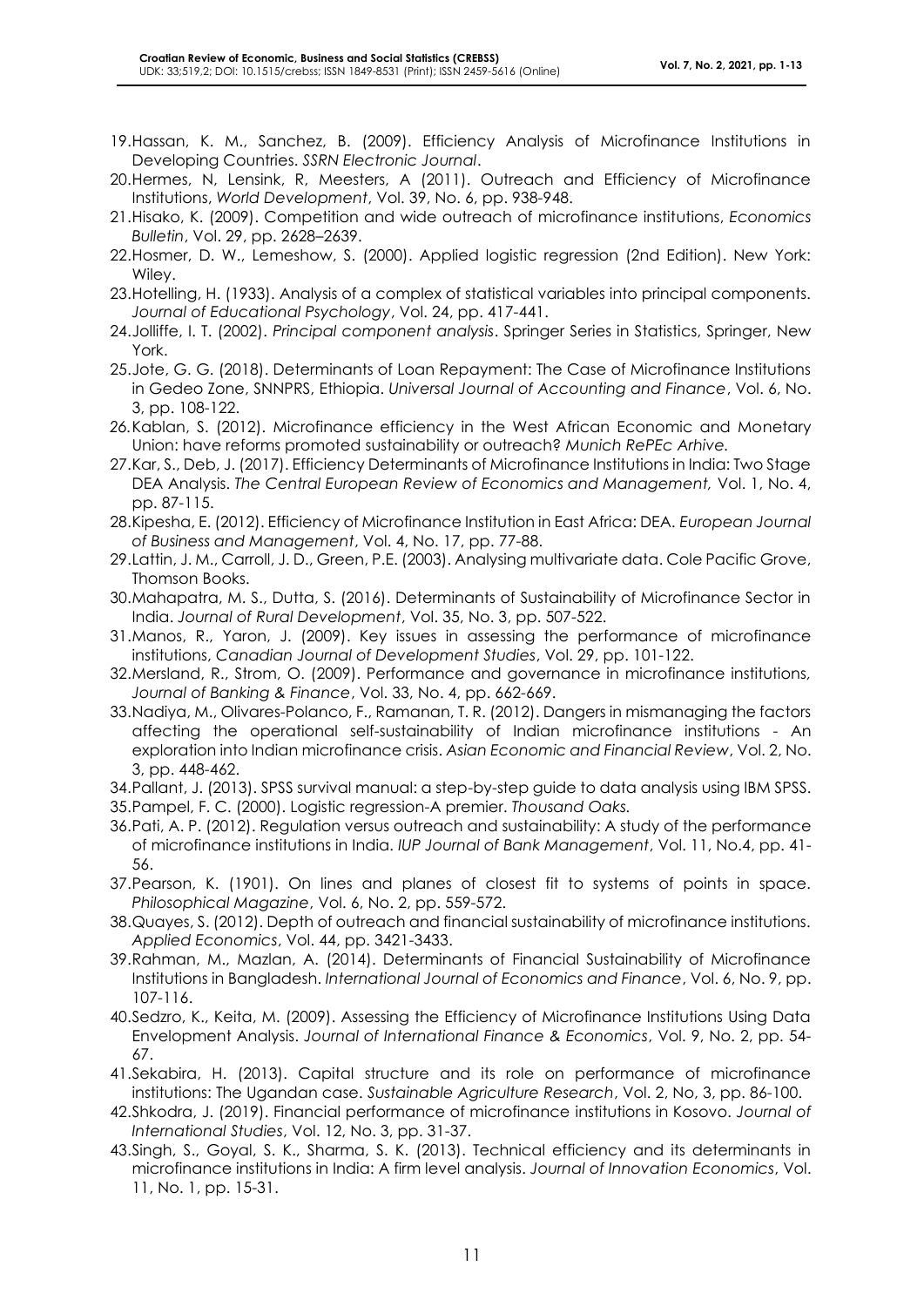- 44.Tehulu, T. A. (2013). Determinants of Financial Sustainability of Microfinance Institutions in East Africa. *European Journal of Business and Management,* Vol. 5, No. 17, pp. 223-228.
- 45.Wijesiri, M. (2016). Weathering the storm: ownership structure and performance of microfinance institutions in the wake of the global financial crisis. *Economic Modelling*, Vol. 57, pp. 238-247.
- 46.Woller, G., Schreiner. M., (2002). Poverty, Lending, Financial Self-sufficiency and the six Aspects of Outreach*. New York: SEEP Network Publications.*

## **About the author**

**Nejra Hadžiahmetović** is a PhD student at University of Sarajevo, School of Economics and Business. She graduated from the School of Economics and Business, University of Sarajevo, majoring in financial management, and she gained a postgraduate master's degree in microfinance efficiency analysis at the same University. She is also author of two papers that are examining two-dimensional efficiency of Microfinance Institutions in Bosnia and Herzegovina. Nejra is currently employed at the World Bank Group Office for Bosnia and Herzegovina and Montenegro as a Consultant. Author can be contacted at *nhadziahmetovic@worldbank.org*.

# **Appendix**

| <b>Descriptive Statistics</b>           |                   |                 |                  |                |                |  |
|-----------------------------------------|-------------------|-----------------|------------------|----------------|----------------|--|
|                                         | N                 | Minimum         | Maximum          | Mean           | Std. Deviation |  |
| Personnel                               | 342               | 2.00            | 7,653.00         | 682.55         | 1,125.31       |  |
| <b>Offices</b>                          | 342               | 0.00            | 1,000.00         | 53.49          | 111.76         |  |
| <b>Gross Loan Portfolio</b>             | 342               | 16,482.00       | 834,785,740.00   | 81,127,427.50  | 140,881,323.12 |  |
| <b>Number of active</b><br>borrowers    | 342               | 22.00           | 2,401,701.00     | 87,916.41      | 201,203.60     |  |
| <b>Assets</b>                           | 342               | 23,660.00       | 1,256,162,308.00 | 107,309,393.63 | 187,565,256.42 |  |
| Equity                                  | $\overline{3}$ 42 | $-7,574,698.00$ | 171,409,601.00   | 19,938,907.54  | 30,375,830.14  |  |
| <b>Operating expense</b>                | 342               | 1,083.00        | 95,558,487.00    | 9,851,342.34   | 15,565,493.25  |  |
| Capital/asset ratio                     | 342               | $-0.51$         | 1.00             | 0.28           | 0.21           |  |
| Debt to equity ratio                    | 342               | $-4.64$         | 1,245.33         | 8.38           | 67.51          |  |
| <b>Return on assets</b>                 | 342               | $-0.31$         | 1.42             | 0.03           | 0.09           |  |
| Return on equity                        | 342               | $-10.70$        | 1.67             | 0.06           | 0.63           |  |
| <b>Operational self</b><br>sufficiency  | 342               | 0.00            | 3.29             | 1.17           | 0.31           |  |
| <b>Financial revenue assets</b>         | 342               | 0.00            | 0.78             | 0.24           | 0.12           |  |
| Yield on gross portfolio<br>real        | 342               | $-0.09$         | 1.00             | 0.23           | 0.14           |  |
| Yield on gross portfolio<br>nominal     | 342               | 0.00            | 1.21             | 0.30           | 0.16           |  |
| <b>Financial</b><br>expense/assets      | 342               | 0.00            | 0.26             | 0.06           | 0.04           |  |
| <b>Administrative expense</b><br>assets | 342               | 0.00            | 0.46             | 0.06           | 0.05           |  |
| <b>Borrowers per loan</b><br>officer    | 342               | 9.00            | 4,676.00         | 325.42         | 393.59         |  |
| Loans per loan officer                  | 342               | 9.00            | 4,676.00         | 347.80         | 418.84         |  |
| Portfolio at risk 30 days               | 342               | 0.00            | 0.96             | 0.07           | 0.13           |  |
| Portfolio at risk 90 days               | 342               | 0.00            | 0.95             | 0.06           | 0.12           |  |
| Loan loss rate                          | 342               | $-0.12$         | 1.47             | 0.02           | 0.09           |  |
| Valid N (listwise)                      | 342               |                 |                  |                |                |  |

#### Table A1 Descriptive Statistics